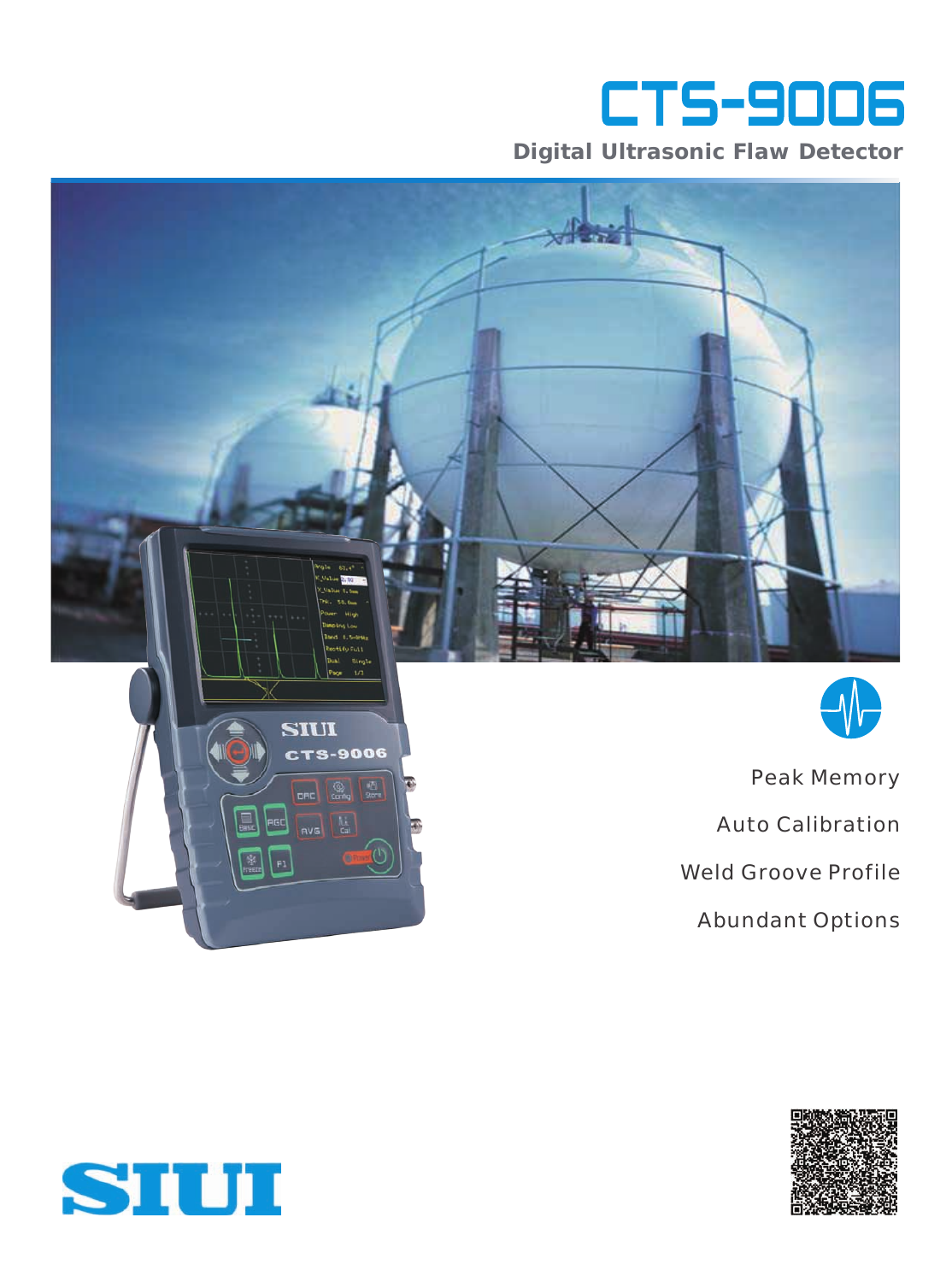# **CTS-9006**

## Portable, Easy-to-Use, Reliable

#### —— ——New Generation General-Purpose Digital Flaw Detector

**Compact & Portable:**The whole unit weight (battery included) is approx. 1.2kg, suitable for aloft and field work.

**Easy to Use:**There are just a few concisely-defined keys, easy to be operated with only one hand.

**Environmental Protection:**This system is designed based on IP65 standard, suitable for complex industrial flaw detection environment. **Super-low Consumption:**The configured Li-polymer battery can support up to 7-hour continuous operation.

**Strong Performance:** High resolution and penetration, achieving precise flaw detection from thin plates to large forged pieces.

### Superior Features





Weld groove profile function Up to 11 kinds of waveform colors for selection

- ●Max. sampling rate 240MHz; Measurement resolution 0.1mm.
- Operating frequency range: 0.5~10MHz.
- 20 ~ 2000Hz PRF (step: 20Hz): avoid reverberation signals during flaw detection.
- ●The AGC (auto gain control) function, together with peak echo and image freeze function, help quickly identify the flaw highest echo, enabling efficient flaw detection.
- ●The AVG/DGS curve can make three curves of different equivalent values with one known flat-bottom hole or large flat-bottom echo.
- ●The DAC curve works with echo compare function, making echo quantification of different distances and amplitudes more convenient.
- ●The 5.7" color TFT LCD of wide viewing angle, high brightness and high definition delivers every clear detail.
- Peak memory function facilitates quick scanning and measurement on workpieces.
- Probe angle (K value) measuring function.
- ●Three different color schemes can meet the requirements of different application environments and habits.
- Up to 300 sets of curve and waveform can be saved for various workpieces and flaw detection standards.
- Support up to 9 kinds of language.
- AWS D1.1/D1.5, API and TCG functions are optional.

 $*$  EN-12668-1 and ASTM E317-1 compliant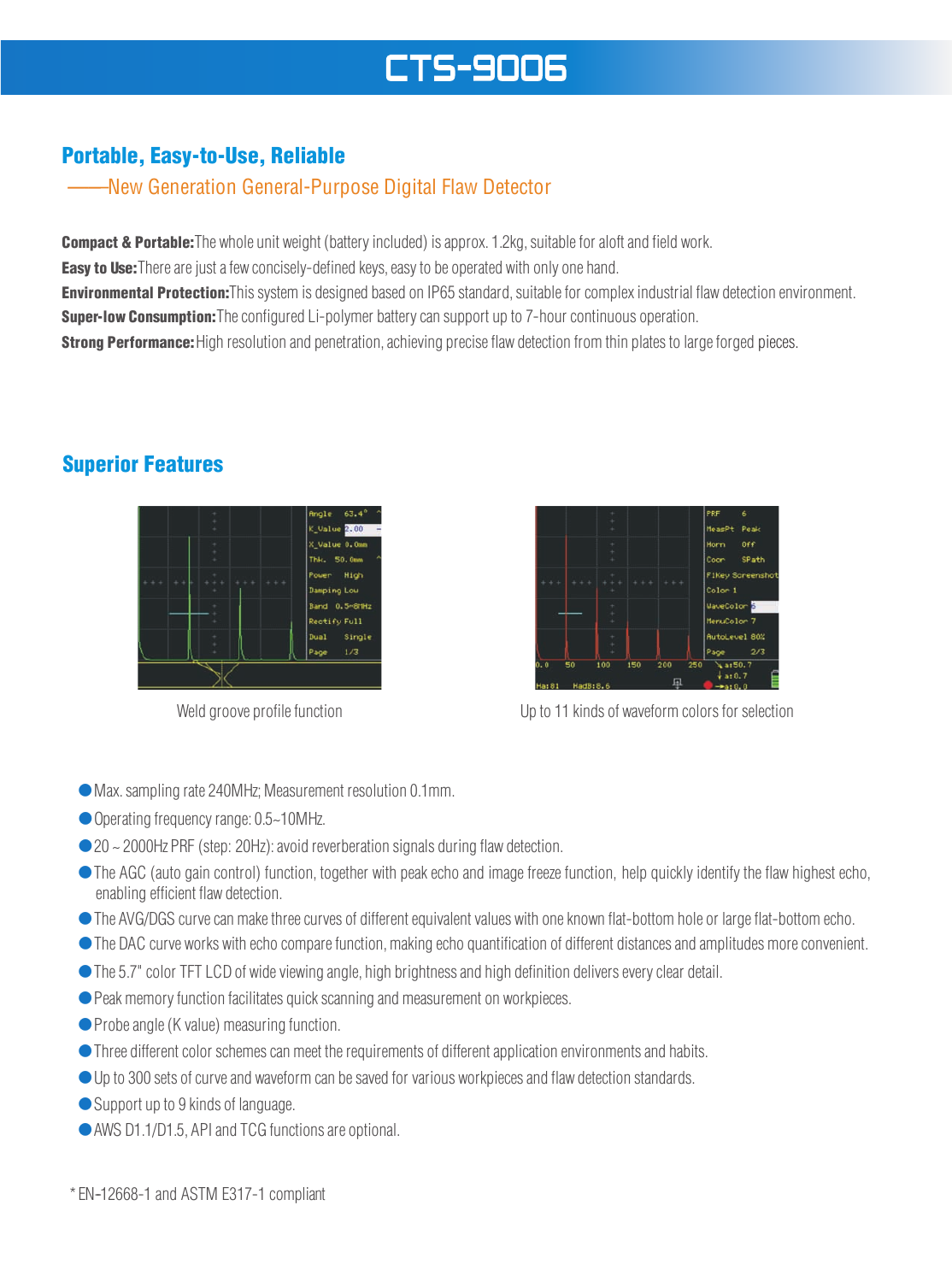## Application Examples

#### Detection on Large Forged Pieces



- ●The large detection range and high sensitivity surplus meet the requirements of detection on large forged pieces or coarse crystal materials.
- This picture shows an echo from a 400mm  $\Phi$  2 flat-bottom forged test block.



DAC\_L3  $-6.0dB$ 

Line\_Sel DAC\_L2

Corr 0.0dB

Criterion

 $\sqrt{194.7}$ <br> $+147.3$ 



● Detection echoes, curves or parameters may be losslessly stored to a PC via the USB port, facilitating report editing and data management.

#### AVG/ DGS Curve



●Three curves of different equivalent values will be auto created by taking a known flat-bottom hole or large flat-bottom echo for reference.



 $\bullet$  Refresh the highest echo within the screen range automatically, completing flaw positioning quickly.

### On-site Application



● CTS-9006 inspect weld.

### Data Storage

中国

flaw evaluation.

●The DAC curve function brings easier and more convenient

133

 $106$